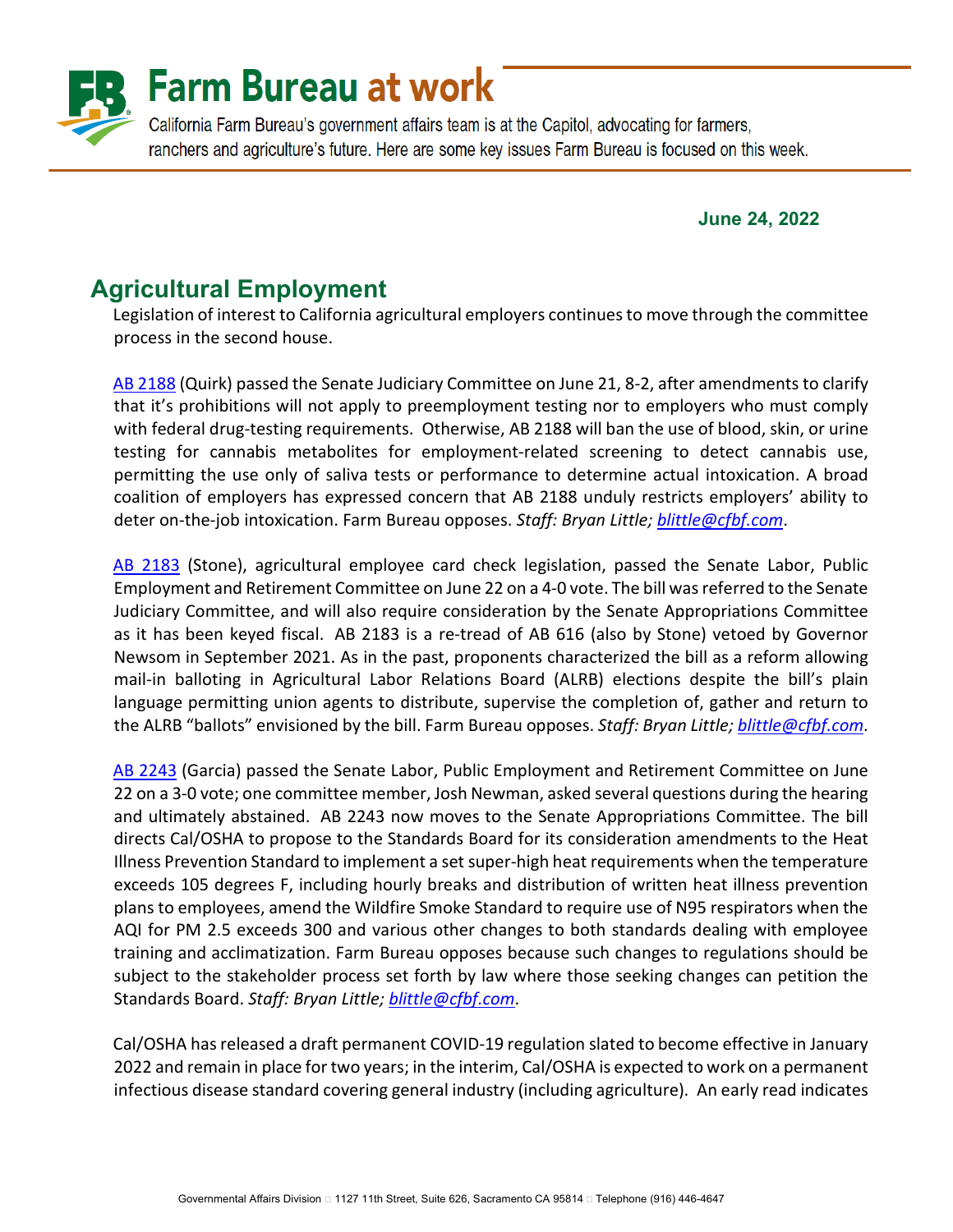the draft rule is less prescriptive and more performance-oriented than the COVID-19 emergency regulations have been so far, and does not include a requirement for employers to pay employees excluded from the workplace under the regulation's requirements. However, a recent troubling development is recent guidance from the California Department of Public Health (CDPH) redefining "close contact" as any infectious person who shares the same airspace with another person – and turning away from the six feet for fifteen minutes in a twenty-four period that has defined close contact for more than two years. This change could potentially greatly broaden requirements for contact tracing, administration of testing, and other aspects of both the COVID-19 ETS and any future permanent standard. *Staff: Bryan Little; [blittle@cfbf.com](mailto:blittle@cfbf.com)*

### **Climate Change**

The Air Resources Board met on Thursday this week to discuss the Draft Scoping Plan, which, among other things, requires 2-3 million acres of land be managed for wildfire risk, proposes 6,000 acres of agricultural land to be enrolled in easements and 50,000 acres of climate smart agricultural practices be adopted annually. Farm Bureau provided written and oral comments noting several concerns including issues with practicality, baselines and estimates, costs to implement, available technologies, and enhanced regulations. Public comments were halted multiple times due to demonstrations, chanting and interruptions from environmental justice representatives. The Board heard over 500 oral public comments. The Board then discussed the draft on Friday. Several members discussed the role of biomethane, dairy digesters, soil carbon sequestration, pesticide use, transportation challenges for rural areas, modeling and other natural and working lands components. The whole hearing can be found [here.](https://video.calepa.ca.gov/#/) *Staff: Taylor Roschen, [troschen@cfbf.com](mailto:troschen@cfbf.com)* 

Cristina Garcia's (D-Bell Gardens), [AB 2649](https://leginfo.legislature.ca.gov/faces/billNavClient.xhtml?bill_id=202120220AB2649) will be heard in the Senate Environmental Quality Committee on June 29<sup>th</sup>. The bill, sponsored by the California Association of Resource Conservation Districts, the Carbon Cycle Institute, and the Climate Center, would set a state policy that the natural and working lands sector is responsible to sequester 60 million metric tons of carbon by 2030 and 75 million metric tons by 2035. The bill was also recently amended to require all state policies and programs to address carbon sequestration to also maximize ecological and biodiversity benefits. Farm Bureau is leading a coalition to oppose the bill based on the practicality of the carbon sequestration goals and concerns regarding disruptions to existing and future programs. *Staff: Taylor Roschen, [troschen@cfbf.com](mailto:troschen@cfbf.com)*

# **Commodity**

The Senate Agriculture Committee met on to discuss [AB 778](https://leginfo.legislature.ca.gov/faces/billNavClient.xhtml?bill_id=202120220AB778) (Eduardo Garcia, D-Coachella). This Farm Bureau supported bill would require state institutions, except schools, to buy California agricultural products at certain targets: 50% by 2025, 60% by 2027 and 75% by 2030. This bill passed committee unanimously and will next be heard by the Senate Appropriations Committee. *Staff: Taylor Roschen, [troschen@cfbf.com](mailto:troschen@cfbf.com)* 

The Senate Education Committee heard [AB 558](https://leginfo.legislature.ca.gov/faces/billNavClient.xhtml?bill_id=202120220AB558) (Adrin Nazarian, D-San Fernando) on Wednesday morning. This bill would offer an additional \$0.30 per meal for schools who choose to purchase plant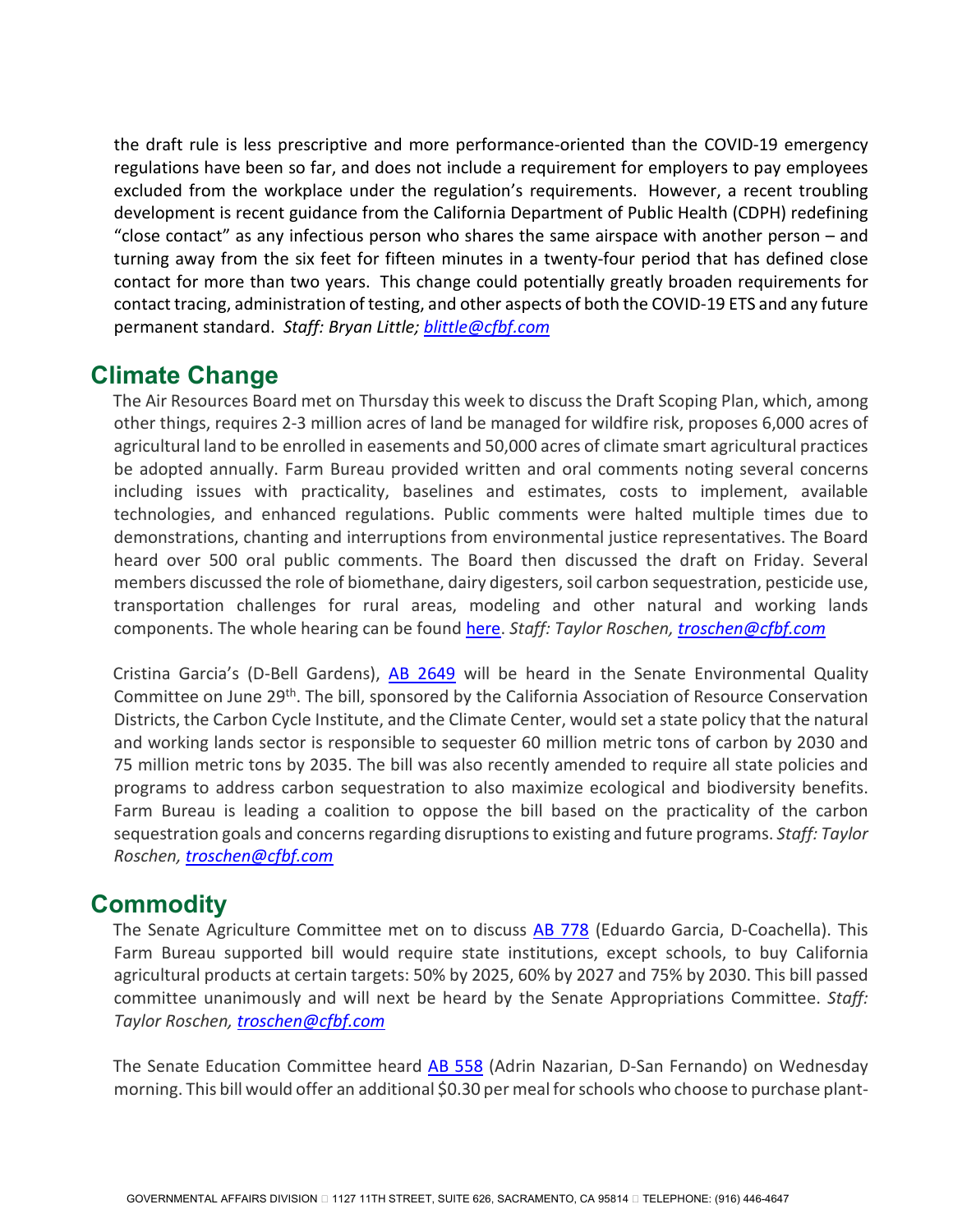based alternatives to meat and dairy products. Farm Bureau and other agricultural organizations opposed the measure and were successful in having the bill amended to require these meal reimbursements to only be eligible for California-grown products and ensure they are minimally processed. These amendments have yet to be publicly viewed and Farm Bureau will remain opposed until that time. The bill will next be heard in the Senate Appropriations Committee. *Staff: Taylor Roschen, [troschen@cfbf.com](mailto:troschen@cfbf.com)* 

### **Forestry & Wildfire**

[SB 926](https://leginfo.legislature.ca.gov/faces/billNavClient.xhtml?bill_id=202120220SB926) authored by Senator Bill Dodd passed from Assembly Committee on Natural Resources with bipartisan support. The bill would require the Department of Forestry and Fire Protection, to establish the Prescribed Fire Liability Pilot Program to support coverage for losses from permitted prescribed fires by individuals and nonpublic entities, such as Native American tribes, private landowners, and other nongovernmental entities through the Prescribed Fire Claims Fund, which the bill would establish. The bill would require that \$20,000,000 appropriated to the department by the Legislature in the Budget Act of 2021, and any other funds appropriated by the Legislature for the above purpose, be deposited into the fund. Under current law, CAL FIRE has discretion to purchase a third-party liability policy of insurance that provides coverage against loss resulting from a wildland fire sustained by any person or public agency, including the federal government.

[SB 332](https://leginfo.legislature.ca.gov/faces/billNavClient.xhtml?bill_id=202120220SB332) (Dodd, Chapter 600, Statutes of 2021) modified the liability standards so that no person would be liable for any fire suppression or other costs otherwise recoverable for a prescribed burn if specified conditions are met, including, among others, that the burn be for the purpose of wildland fire hazard reduction, ecological maintenance and restoration, cultural burning, silviculture, or agriculture, and that, when required, a certified burn boss review and approve a written prescription for the burn. The law is intended to assist private prescribed fire practitioners overcome a barrier to conducting prescribed fire, which is the associated liability. Federal and state prescribed fires do not have the same concerns because they are able to self-insure.

Data on the amount of prescribed fire that occurs in California has gaps, because CAL FIRE only requires a burn permit during fire season and not all local air districts track the prescribed fire they permit or report it to the Prescribed Fire Incident Reporting System. While private entities contribute to a large portion of the number of acres treated in California by prescribed fire, many, such as cultural fire practitioners and nonprofits, cannot access insurance to cover damages that could arise if the prescribed fire went out of prescription. Many private entities are unwilling to conduct public purpose burning without insurance or some liability protection.

SB 926 would set parameters to operationalize the \$20 million budget appropriation. The bill establishes the Claims Fund to support coverage for losses from permitted prescribed fires by individuals and nonpublic entities, such as Native American tribes, including cultural fire practitioners, private landowners, and other nongovernmental entities. The Claims Fund would be administered by the Director of DGS, who would develop policies and procedures for the operation and administration of Claims Fund. Furthermore, the bill requires detailed reporting to the Legislature on much of the data that is currently unknown as it relates to prescribed burning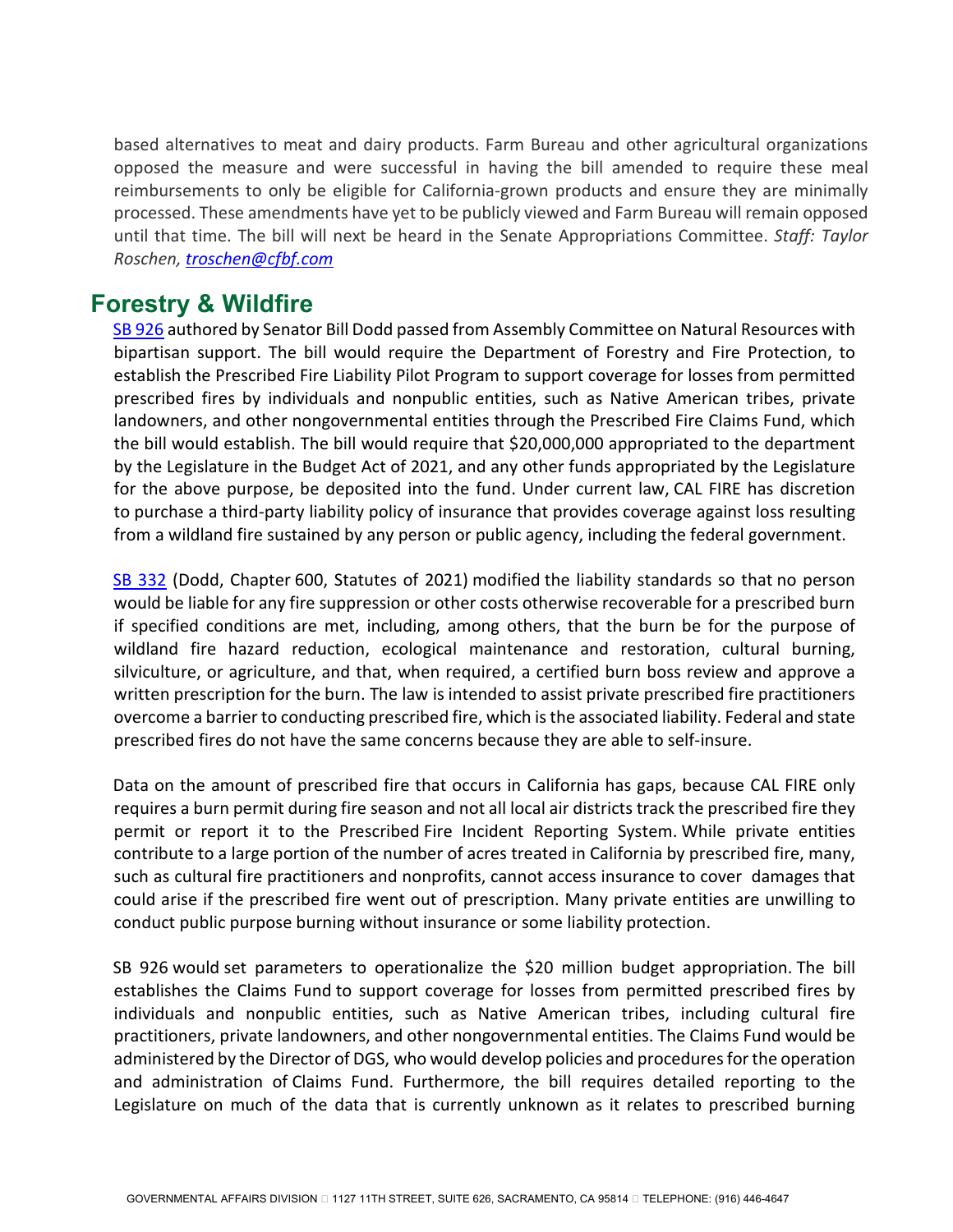practices. California Farm Bureau supports SB 926. *Staff: Peter Ansel; [pansel@cfbf.com](mailto:pansel@cfbf.com)*

[SB 396](https://leginfo.legislature.ca.gov/faces/billNavClient.xhtml?bill_id=202120220SB396)**,** authored by Senator Brian Dahle, has been sitting on the Assembly floor for the second year of this legislative session. Last week, the bill was pulled off the floor, and amended by the Assembly Committee on Natural Resources in a special policy hearing**.** SB 396 establishes a process for an electrical corporation that owns, controls, operates, or maintains an electrical transmission and distribution line to cut, fell, or trim trees where the electrical corporation does not have existing rights or express permission to do so. The bill requires an electrical corporation to provide notice to the land owner and an opportunity for the land owner to be heard before cutting, trimming, or felling trees.

California Farm Bureau submitted a letter of concern regarding SB 396 prior to the Assembly hearing, emphasizing that often the timber to be cut, trimmed, or felled carries economic value, and that land owners need control over their natural resources. As a result, the bill requires the wood resulting from the cut, trimmed, or felled trees to remain on the property unless the landowner makes a timely request to the electrical corporation to perform a treatment of the wood, including, but not limited to, onsite chipping or the removal of the wood from the property. There are other provisions in the bill that address the electrical corporation's requirement to notify land owners, and how resources are to be treated absent a land owner's specificity.

The Assembly Committee on Natural Resources passed the amended version of SB 396 with members Steve Bennett, Laura Friedman, Al Muratsuchi, and Mark Stone abstaining from the vote. It passed with bi-partisan support from members Tasha Boerner Horvath, Heath Flora, Devon Mathis, Kevin McCarty, Kelly Seyarto, and Jim Wood. The bill is back on the Assembly Floor on Third Reading and able to be taken up for vote by the Assembly. Presumably, the recent amendments will require the bill to return to the Senate to concur in amendments, should it continue to move. *Staff: Peter Ansel; [pansel@cfbf.com](mailto:pansel@cfbf.com)*

### **Land Use**

[AB 2840](https://leginfo.legislature.ca.gov/faces/billNavClient.xhtml?bill_id=202120220AB2840) (Eloise Reyes, D-Los Angeles), a Farm Bureau opposed bill, has recently been amended. The bill would require any expansion or development of a warehouse (which includes agricultural warehouses, packinghouse, cold storage or processing facility) to have 1,000-foot setbacks on the parcel if it's near a receptor site (including homes, daycares, schools, health care facilities, community centers, churches, playgrounds, parks, etc.). The bill was recently amended to only apply to Riverside or San Bernardino Counties. Farm Bureau will continue to oppose the bill with the new amendments and the bill will be heard on June 29<sup>th</sup> in the Senate Governance and Finance Committee. *Staff: Taylor Roschen, [troschen@cfbf.com](mailto:troschen@cfbf.com)* 

The 30x30 Advisory Committee will be meeting on June 29<sup>th</sup> from 3 to 4:30pmM to discuss the state's efforts to achieve 30% land and waters by 2030. The Committee will hear presentations on tracking methods and additional recommendations from members. The Agenda can be found [here](https://www.californianature.ca.gov/pages/7cb6e5f4c60842179a358c0efd514b3a) and interested viewers have to register to participate [here.](https://kearnswest.zoom.us/webinar/register/WN_2_w_t7q8TnWzPUEMsuTH7w) *Staff: Taylor Roschen[, troschen@cfbf.com](mailto:troschen@cfbf.com)*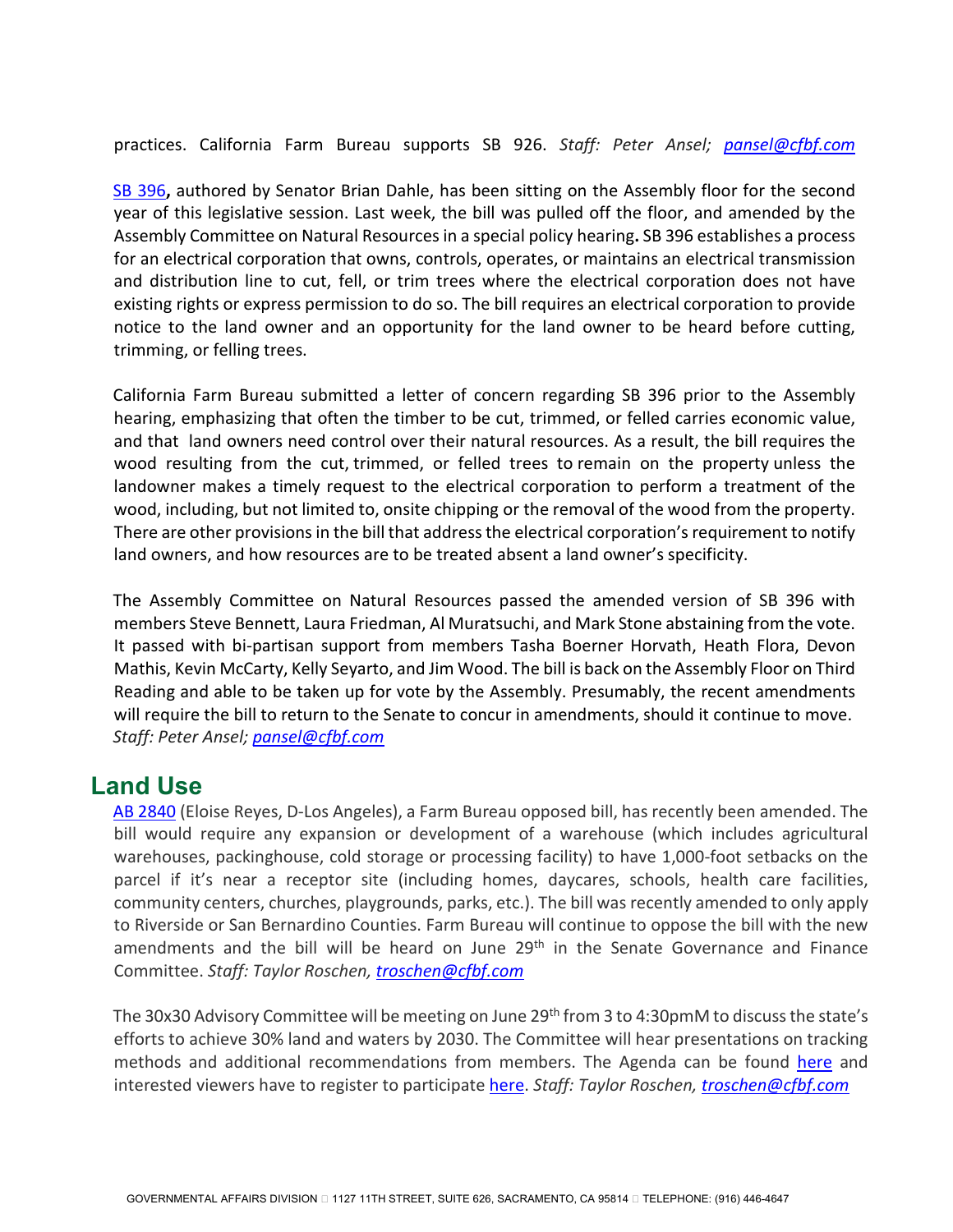# **Organics**

[AB 2499](https://leginfo.legislature.ca.gov/faces/billNavClient.xhtml?bill_id=202120220AB2499) (Brian Maienschein, D-San Diego) would establish a transition to organic pilot program at the Department of Food and Agriculture. Farm Bureau was successful in having the bill amended to allow the pilot to be eligible to all farmers with priority for socially disadvantaged farmers, not only for these subgroups. With that said, several portions of the bill are still concerning. The bill passed the Senate Agriculture Committee and will next be heard in the Senate Business, Professions and Economic Development Committee. A \$5 million budget appropriation, without the limiting bill language, has been proposed as well. *Staff: Taylor Roschen, [troschen@cfbf.com](mailto:troschen@cfbf.com)*

## **Pesticides**

The Department of Pesticide Regulation will be hosting three workshops on June 27, 28 and 29<sup>th</sup> on the development of a statewide pesticide notification system. Below are live links to each workshop:

- [Monday, June 27: 1:00-3:00 P.M.](https://nam10.safelinks.protection.outlook.com/?url=https%3A%2F%2Fus02web.zoom.us%2Fj%2F86286216806%3Fpwd%3DELUzEsAlL1JSopLEJNqohIgFeMgHlN.1&data=05%7C01%7Ctroschen%40cfbf.com%7Cab30fb82e7cf47d25d3308da45b77fda%7C8213ac7c9da54f9b9c40e0372e5a7659%7C0%7C1%7C637898951681521338%7CUnknown%7CTWFpbGZsb3d8eyJWIjoiMC4wLjAwMDAiLCJQIjoiV2luMzIiLCJBTiI6Ik1haWwiLCJXVCI6Mn0%3D%7C1000%7C%7C%7C&sdata=xRsnUugUHQX9xx7Cl3VNCNdvBDH8tLzDI9f1Zalk0xw%3D&reserved=0)
- [Tuesday, June 28: 10:00 A.M. 12:00 P.M.](https://nam10.safelinks.protection.outlook.com/?url=https%3A%2F%2Fus02web.zoom.us%2Fj%2F86403912510%3Fpwd%3D6kPR63CXW7lnlHWMERFd66-mKhwwyF.1&data=05%7C01%7Ctroschen%40cfbf.com%7Cab30fb82e7cf47d25d3308da45b77fda%7C8213ac7c9da54f9b9c40e0372e5a7659%7C0%7C1%7C637898951681521338%7CUnknown%7CTWFpbGZsb3d8eyJWIjoiMC4wLjAwMDAiLCJQIjoiV2luMzIiLCJBTiI6Ik1haWwiLCJXVCI6Mn0%3D%7C1000%7C%7C%7C&sdata=kUllB5e5CmGYoiymjFTOw%2FbD6UafbjeeC3jLhAHqbso%3D&reserved=0)
- [Wednesday, June 29: 6:00-8:00 P.M.](https://nam10.safelinks.protection.outlook.com/?url=https%3A%2F%2Fus02web.zoom.us%2Fj%2F81751179873%3Fpwd%3DB8Dx3UvzMh8ehKryXsmf6pYTXSYeFB.1&data=05%7C01%7Ctroschen%40cfbf.com%7Cab30fb82e7cf47d25d3308da45b77fda%7C8213ac7c9da54f9b9c40e0372e5a7659%7C0%7C1%7C637898951681521338%7CUnknown%7CTWFpbGZsb3d8eyJWIjoiMC4wLjAwMDAiLCJQIjoiV2luMzIiLCJBTiI6Ik1haWwiLCJXVCI6Mn0%3D%7C1000%7C%7C%7C&sdata=srQoJvp4Vwyz0FD4YYa9UkWZmkc4Jp%2BjL1Bg0ah8P8k%3D&reserved=0)

Four pilot projects are currently underway in Ventura, Riverside, Santa Cruz, and Stanislaus counties. More information about the individual pilots and the state's proposal can be found [here.](https://nam10.safelinks.protection.outlook.com/?url=https%3A%2F%2Fwww.cdpr.ca.gov%2Fdocs%2Fpesticide_notification_network%2F&data=05%7C01%7Ctroschen%40cfbf.com%7Cab30fb82e7cf47d25d3308da45b77fda%7C8213ac7c9da54f9b9c40e0372e5a7659%7C0%7C1%7C637898951681521338%7CUnknown%7CTWFpbGZsb3d8eyJWIjoiMC4wLjAwMDAiLCJQIjoiV2luMzIiLCJBTiI6Ik1haWwiLCJXVCI6Mn0%3D%7C1000%7C%7C%7C&sdata=CN%2FqX5AXK6VkTLc3h%2FJM46ns8Kf%2B%2FGxHZe8olaBpcKg%3D&reserved=0) Farm Bureau has distributed talking points to County Farm Bureaus for members interested in participating. *Staff: Taylor Roschen, [troschen@cfbf.com](mailto:troschen@cfbf.com)*

The Office of Pesticide Consultation and Analysis (OPCA) is hosting a public conference on June 28, 2022, from 8:30am to 12:30pm. OPCA provides consultation to the California Department of Pesticide Regulation (DPR) with a focus on the economic analysis of potential pesticide regulatory impacts and pest management alternatives that may mitigate impacts on production agriculture in California. The conference will host discussions their grant-funded research projects, including biological controls, mating disruption, and other reduced-risk pest management practices. Economists and scientists will also present on organic and integrated pest management practices, cost and return studies, and the tension between food safety and some alternative practices. Attendees may be able to obtain continuing education credits with the Department of Food and Agriculture. This conference will be hosted over zoom with the following link [here.](https://nam10.safelinks.protection.outlook.com/?url=https%3A%2F%2Fus06web.zoom.us%2Fwebinar%2Fregister%2FWN_GSYU3RuYSCaITMFteEtsEQ&data=05%7C01%7Ctroschen%40cfbf.com%7C19b4cd8d5e9d4f35862808da4591d9e7%7C8213ac7c9da54f9b9c40e0372e5a7659%7C0%7C0%7C637898789985799276%7CUnknown%7CTWFpbGZsb3d8eyJWIjoiMC4wLjAwMDAiLCJQIjoiV2luMzIiLCJBTiI6Ik1haWwiLCJXVCI6Mn0%3D%7C3000%7C%7C%7C&sdata=qLduCk0eEZSureObDXca%2BcntfHrpCl2ksn7VGnoHp%2Fc%3D&reserved=0)

*Staff: Taylor Roschen, [troschen@cfbf.com](mailto:troschen@cfbf.com)*

### **Transportation**

[AB 2415](https://leginfo.legislature.ca.gov/faces/billNavClient.xhtml?bill_id=202120220AB2415) by Assemblymember Lackey (R – Palmdale) will be heard in the Senate Transportation Committee next week. This bill would extend the exemption for agricultural vehicles from the BIT program until January 1, 2026. The original legislation, introduced in 2016, excluded an agricultural vehicle from being subject to the BIT program, and defined agricultural vehicle to mean a vehicle or combination of vehicles with a gross combination weight rating or a gross vehicle weight rating of 26,000 pounds or less, including that the vehicle is operated by certain individuals and is used exclusively in the conduct of agricultural operations when operating in commerce. The bill also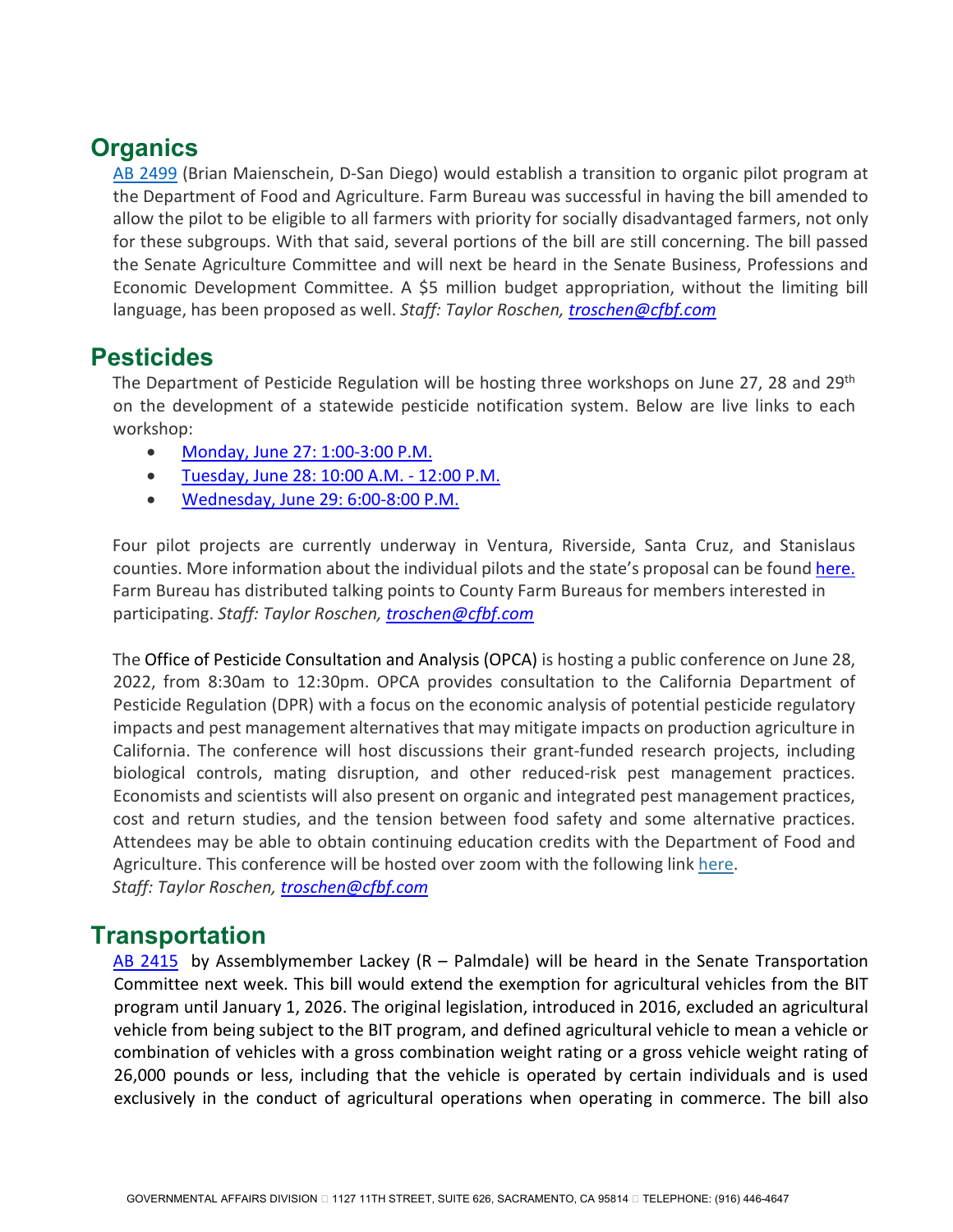required the Department of the California Highway Patrol, in consultation with the Department of Motor Vehicles, to report to the governor and the Legislature about the impact of excluding agricultural vehicles from the BIT program before January 1, 2022. Due to delays, this report has not been filed by CHP. This Cattlemen's sponsored bill would extend the agricultural exemption from BIT by three years – until January 1, 2026. This will provide the Legislature and stakeholders the opportunity to address any concerns CHP may identify regarding the exemption; if no significant concerns exist, this extended sunset provides time for later legislation to make the agricultural vehicle exemption permanent. Farm Bureau continues to support this measure. *Staff: Katie Little, [klittle@cfbf.com](mailto:klittle@cfbf.com)*

### **Water**

[AB 1164](https://leginfo.legislature.ca.gov/faces/billNavClient.xhtml?bill_id=202120220AB1164) (Heath Flora, R-Ripon), as previously reported, would enable irrigation districts to construct and maintain regulating reservoirs to store and efficiently convey irrigation water in the same manner as private agricultural entities. The measure came short by two votes of get out of the Senate Natural Resources and Water Committee a couple weeks ago. However, the measure was granted reconsideration and will be heard again next week in the same committee. With Senators Eggman and Jones present next week, the measure is expected to pass out of committee. Farm Bureau is in support. *Staff: Danny Merkley, [dmerkley@cfbf.com.](mailto:dmerkley@cfbf.com)* 

[AB 2201](https://leginfo.legislature.ca.gov/faces/billNavClient.xhtml?bill_id=202120220AB2201) (Steve Bennett, D-Ventura) would prohibit a groundwater well permitting agency from approving a permit for a new groundwater well, or for an alteration to an existing well in a basin subject to the Sustainable Groundwater Management Act (SGMA) unless they receive written verification from the Groundwater Sustainability Agency (GSA) that manages the basin. Additionally, AB 2201 would require the local permitting agency to post the well permit application on its website for at least 30 days before approving the permit. The measure exempts domestic wells pumping less than 2 acre-feet per year and public water supply wells. AB 2201 will be heard in the Senate Governance and Finance Committee next week. Farm Bureau has met with Assemblymember Bennett and his staff to express our concerns. Farm Bureau is opposed. *Staff: Danny Merkley, [dmerkley@cfbf.com.](mailto:dmerkley@cfbf.com)*

[SB 489](https://leginfo.legislature.ca.gov/faces/billNavClient.xhtml?bill_id=202120220SB489) (John Laird, D-Santa Cruz) would authorize the state to advance funds for the Pajaro River Flood Risk Management Project. The project will increase flood protection along the river from its current protection from an 8-year storm to providing protection from a 100-year storm. The measure will be heard in the Assembly Water, Parks and Wildlife Committee next week. Farm Bureau is in support. *Staff: Danny Merkley, [dmerkley@cfbf.com.](mailto:dmerkley@cfbf.com)*

[SB 880](https://leginfo.legislature.ca.gov/faces/billNavClient.xhtml?bill_id=202120220SB880) (John Laird, D-Santa Cruz), as previously reported, would extend indefinitely the January 1, 2023 sunset of existing law authorizing those who divert 100 acre feet of water or more per year to be considered qualified to install and maintain their water diversion measurement devices if they take a course taught by the University of California Cooperative Extension, and pass a proficiency test. The measure will be heard in the Assembly Water, Parks and Wildlife Committee next week. Farm Bureau supports. *Staff: Danny Merkley, [dmerkley@cfbf.com.](mailto:dmerkley@cfbf.com)*